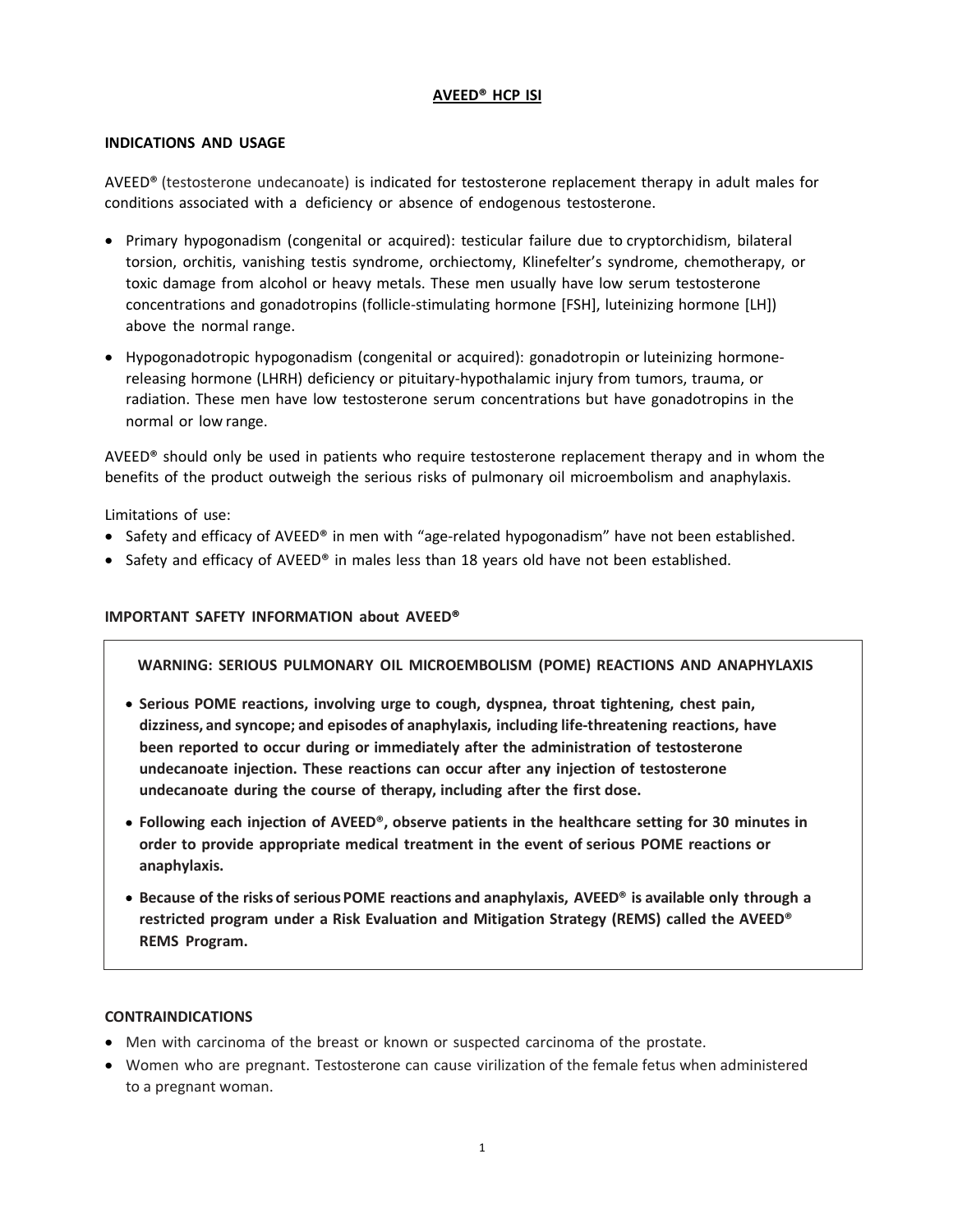• Men with known hypersensitivity to AVEED<sup>®</sup> or any of its ingredients (testosterone undecanoate, refined castor oil, benzyl benzoate).

### **WARNINGS AND PRECAUTIONS**

#### • **Serious Pulmonary Oil Microembolism (POME) Reactions and Anaphylaxis**

Serious POME reactions, involving cough, urge to cough, dyspnea, hyperhidrosis, throat tightening, chest pain, dizziness, and syncope, have been reported to occur during or immediately after the injection of intramuscular testosterone undecanoate 1000 mg (4 mL). The majority of these events lasted a few minutes and resolved with supportive measures; however, some lasted up to several hours and some required emergency care and/or hospitalization. To minimize the risk of intravascular injection of AVEED®, care should be taken to inject the preparation deeply into the gluteal muscle, being sure to follow the recommended procedure for intramuscular administration.

In addition to serious POME reactions, episodes of anaphylaxis, including life-threatening reactions, have also been reported to occur following the injection of intramuscular testosterone undecanoate.

Both serious POME reactions and anaphylaxis can occur after any injection of testosterone undecanoate during the course of therapy, including after the first dose. Patients with suspected hypersensitivity reactions to AVEED® should not be re-treated with AVEED®.

Following each injection of AVEED®, observe patients in the healthcare setting for 30 minutes in order to provide appropriate medical treatment in the event of serious POME reactions and anaphylaxis.

## • **AVEED® Risk Evaluation and Mitigation Strategy (REMS) Program**

AVEED® is available only through a restricted program called the AVEED® REMS Program because of the risk of serious POME and anaphylaxis.

Notable requirements of the AVEED® REMS Program include the following:

- Healthcare providers who prescribe AVEED® must be certified with the REMS Program before ordering or dispensing AVEED®.
- Healthcare settings must be certified with the REMS Program and have healthcare providers who are certified before ordering or dispensing AVEED®. Healthcare settings must have on-site access to equipment and personnel trained to manage serious POME and anaphylaxis.

Further information is available at www.AveedREMS.com or call 1-855-755-0494.

- **Worsening of Benign Prostatic Hyperplasia (BPH) and Potential Risk of Prostate Cancer -** Patients with BPH treated with androgens are at an increased risk of worsening of signs and symptoms of BPH. Monitor patients with BPH for worsening signs and symptoms. Patients treated with androgens may be at an increased risk for prostate cancer. Evaluate patients for prostate cancer prior to initiating and during treatment with androgens.
- **Polycythemia -** Increases in hematocrit, reflective of increases in red blood cell mass, may require discontinuation of testosterone. Check hematocrit prior to initiating testosterone treatment. It would be appropriate to re-evaluate the hematocrit 3 to 6 months after starting testosterone treatment, and then annually. If hematocrit becomes elevated, stop therapy until hematocrit decreases to an acceptable level. An increase in red blood cell mass may increase the risk of thromboembolic events.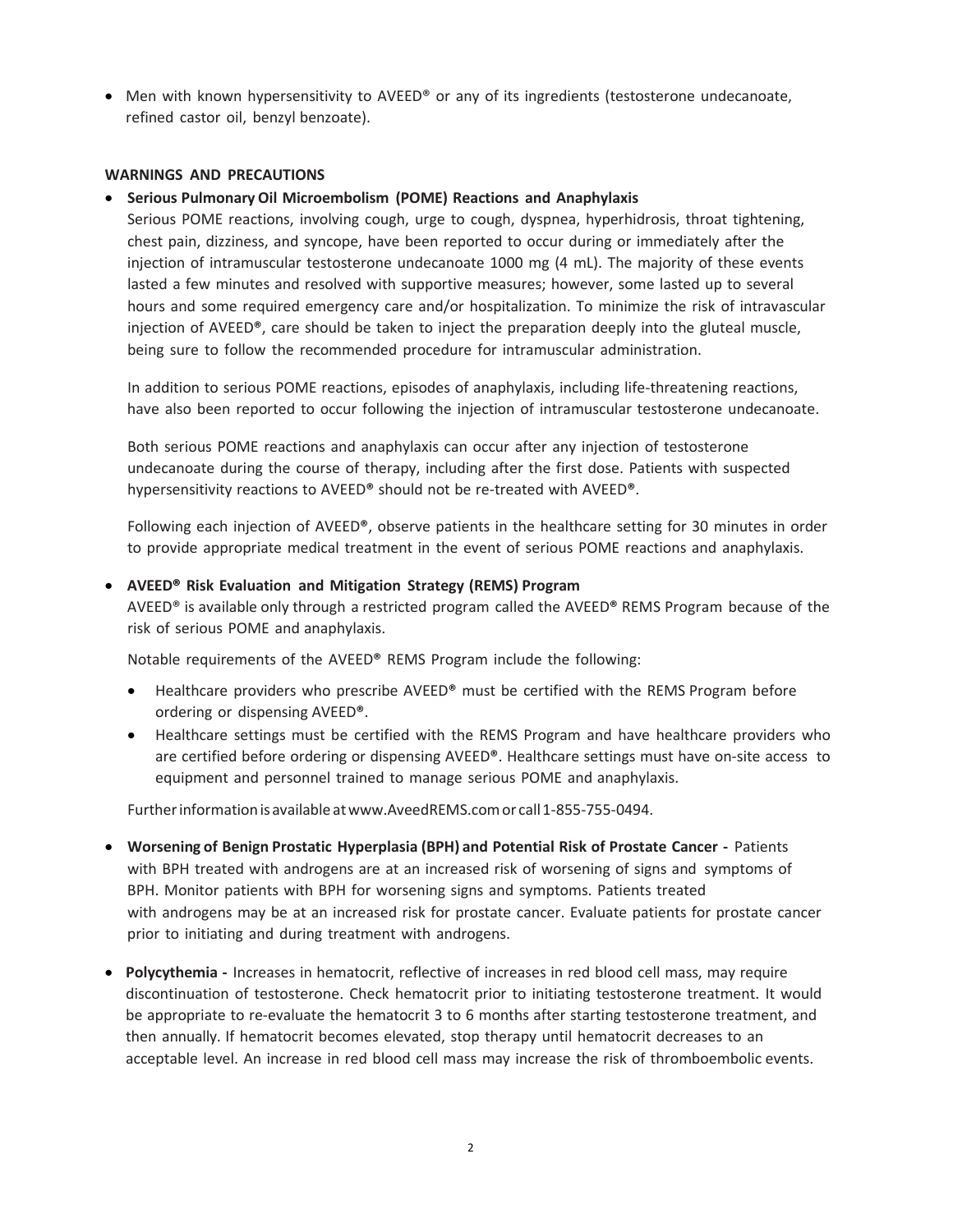- **Venous Thromboembolism (VTE) -** There have been postmarketing reports of venous thromboembolic events, including deep vein thrombosis (DVT) and pulmonary embolism (PE), in patients using testosterone products, such as AVEED®. Evaluate patients who report symptoms of pain, edema, warmth and erythema in the lower extremity for DVT and those who present with acute shortness of breath for PE. If a venous thromboembolic event is suspected, discontinue treatment with AVEED® and initiate appropriate workup and management.
- **Cardiovascular Risk -** Some postmarketing studies have shown an increased risk of major adverse cardiovascular events (MACE) with use of testosterone replacement therapy. Patients should be informed of this possible risk when deciding to use or to continue to use AVEED®.
- **Abuse of Testosterone and Monitoring of Serum Testosterone Concentrations -** Testosterone has been subject to abuse, typically at doses higher than recommended for the approved indication and in combination with other anabolic steroids. Anabolic androgenic steroid abuse can lead to serious cardiovascular and psychiatric adverse reactions. If testosterone abuse is suspected, check serum testosterone concentrations to ensure that they are within therapeutic range. However, testosterone levels may be in the normal or subnormal range in men abusing synthetic testosterone derivatives. Counsel patients concerning the serious adverse reactions associated with abuse of testosterone and anabolic androgenic steroids. Conversely, consider the possibility of testosterone and androgenic steroid abuse in suspected patients who present with serious cardiovascular or psychiatric adverse events.
- **Use in Women -** Due to lack of controlled evaluations in women and potential virilizing effects, AVEED® is not indicated for use in women.
- **Potential for Adverse Effects on Spermatogenesis -** With large doses of exogenous androgens, including AVEED®, spermatogenesis may be suppressed through feedback inhibition of pituitary follicle-stimulating hormone (FSH) which could possibly lead to adverse effects on semen parameters including sperm count.
- **Hepatic Adverse Effects-** Prolonged use of high doses of orally active 17-alpha-alkyl androgens (e.g., methyltestosterone) has been associated with serious hepatic adverse effects (peliosis hepatis, hepatic neoplasms, cholestatic hepatitis, and jaundice). Peliosis hepatis can be a life-threatening or fatal complication. Long-term therapy with intramuscular testosterone enanthate, which elevates blood levels for prolonged periods, has produced multiple hepatic adenomas. AVEED® is not known to produce these adverse effects. Nonetheless, patients should be instructed to report any signs or symptoms of hepatic dysfunction (e.g., jaundice). If these occur, promptly discontinue AVEED® while the cause is evaluated.
- **Edema -** Androgens, including AVEED®, may promote retention of sodium and water. Edema with or without congestive heart failure may be a serious complication in patients with preexisting cardiac, renal, or hepatic disease. In addition to discontinuation of the drug, diuretic therapy may be required.
- **Gynecomastia -** Gynecomastia occasionally develops and occasionally persists in patients being treated for hypogonadism.
- **Sleep Apnea -** The treatment of hypogonadal men with testosterone products may potentiate sleep apnea in some patients, especially those with risk factors such as obesity or chronic lung diseases.
- **Lipids -** Changes in serum lipid profile may require dose adjustment of lipid lowering drugs or discontinuation of testosterone therapy.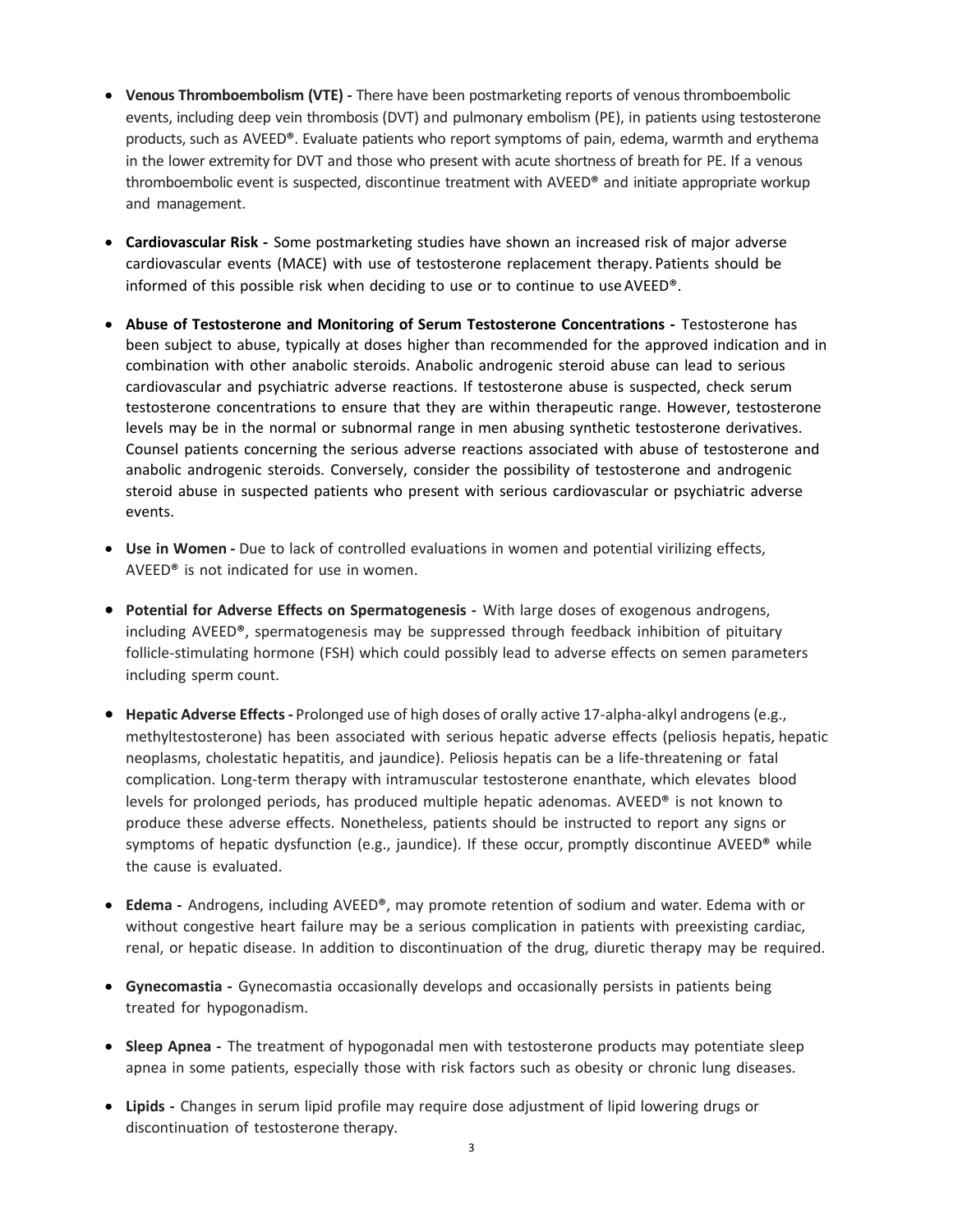- **Hypercalcemia -** Androgens, including AVEED®, should be used with caution in cancer patients at risk of hypercalcemia (and associated hypercalciuria). Regular monitoring of serum calcium concentrations is recommended in these patients.
- **Decreased Thyroxine‐binding Globulin -**Androgens, including AVEED®,may decrease concentrations of thyroxine-binding globulin, resulting in decreased total T4 serum concentrations and increased resin uptake of T3 and T4. Free thyroid hormone concentrations remain unchanged, however, and there is no clinical evidence of thyroid dysfunction.
- **Laboratory Monitoring -** Monitor prostatic specific antigen (PSA), hemoglobin, hematocrit, and lipid concentrations at the start of treatment and periodically thereafter.

## **ADVERSE REACTIONS**

AVEED® was evaluated in an 84-week clinical study using a dose regimen of 750 mg (3mL) at initiation, at 4 weeks, and every 10 weeks thereafter in 153 hypogonadal men. The most commonly reported adverse reactions (≥2%) were: acne, injection site pain, prostate specific antigen increased, hypogonadism, estradiol increased, fatigue, irritability, hemoglobin increased, insomnia, and mood swings.

In the 84-week clinical trial, 7 patients (4.6%) discontinued treatment because of adverse reactions. Adverse reactions leading to discontinuation included: hematocrit increased, estradiol increased, prostatic specific antigen increased, prostate cancer, mood swings, prostatic dysplasia, acne, and deep vein thrombosis.

#### • **Postmarketing Experience**

### *Pulmonary Oil Microembolism (POME) and Anaphylaxis*

Serious pulmonary oil microembolism (POME) reactions, involving cough, urge to cough, dyspnea, hyperhidrosis, throat tightening, chest pain, dizziness, and syncope, have been reported to occur during or immediately after the injection of intramuscular testosterone undecanoate 1000 mg (4 mL) in post-approval use outside the United States.

In addition to serious POME reactions, episodes of anaphylaxis, including life-threatening reactions, have also been reported to occur following the injection of intramuscular testosterone undecanoate in postapproval use outside of the United States.

#### **DRUG INTERACTIONS**

- **Insulin** Changes in insulin sensitivity or glycemic control may occur in patients treated with androgens. In diabetic patients, the metabolic effects of androgens may decrease blood glucose and, therefore, may necessitate a decrease in the dose of anti-diabetic medication.
- **Oral Anticoagulants** Changes in anticoagulant activity may be seen with androgens, therefore, more frequent monitoring of international normalized ratio (INR) and prothrombin time are recommended in patients taking warfarin, especially at the initiation and termination of androgen therapy.
- **Corticosteroids** The concurrent use of testosterone with corticosteroids may result in increased fluid retention and requires careful monitoring, particularly in patients with cardiac, renal or hepatic disease.